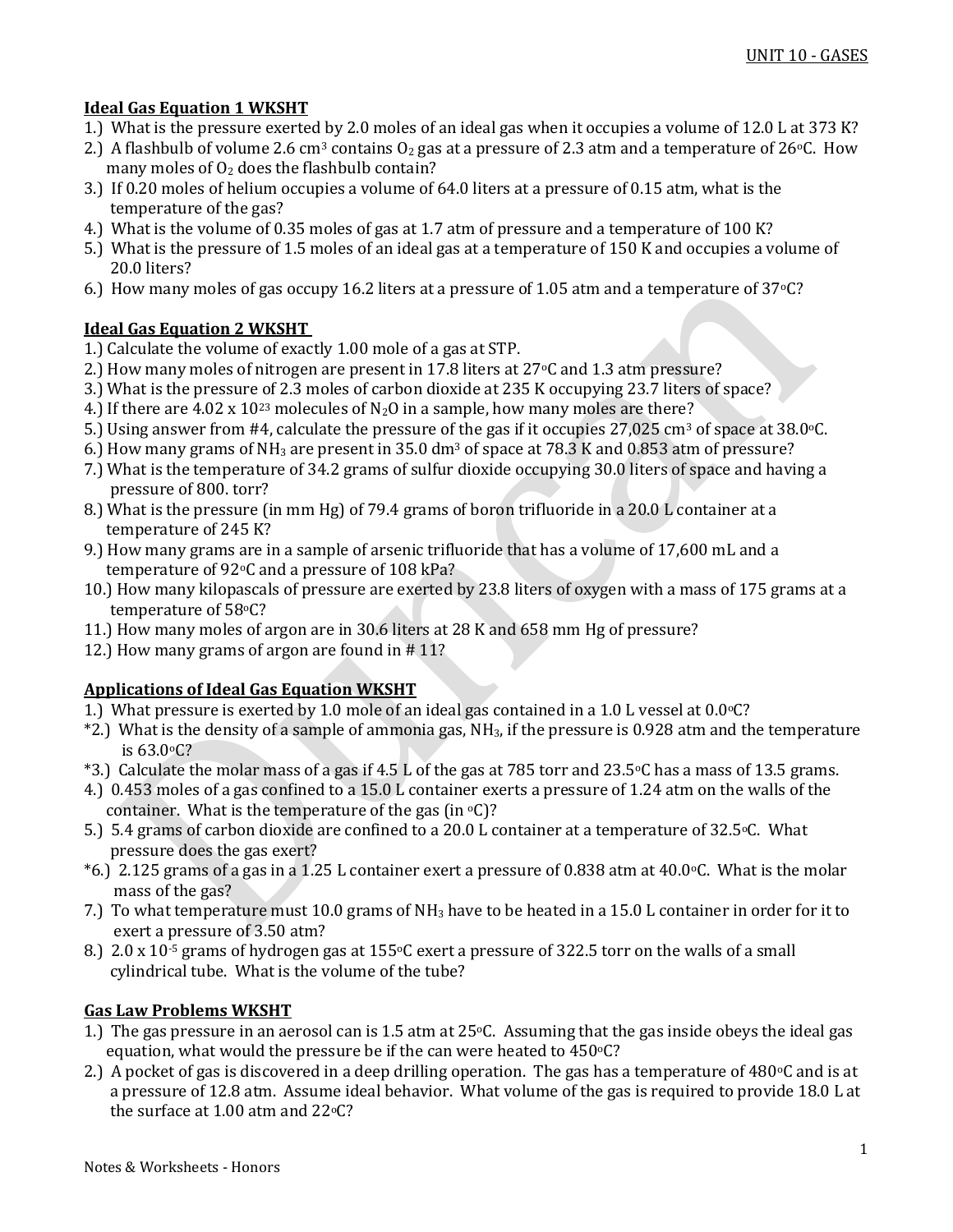- 3.) A fixed quantity of gas is compressed at constant temperature from a volume of 368 mL to 108 mL. If the initial pressure was 5.22 atm, what is the final pressure?
- 4.) A gas originally at 15°C and having a volume of 182 mL is reduced in volume to 82.0 mL while its pressure is held constant. What is its final temperature?
- 5.) At 36°C and 1.00 atm pressure, a gas occupies a volume of 0.600 L. How many liters will it occupy at 0.0 °C and 0.205 atm?
- 6.) What is the temperature at which 9.87 x 10-2 moles occupies 164 mL at 0.645 atm?
- 7.) Chlorine is widely used to purify municipal water supplies and to treat swimming pool waters. Suppose that the volume of a particular sample of Cl<sub>2</sub> is 6.18 L at 0.90 atm and 33 °C. What volume will the Cl<sub>2</sub> occupy at 107oC and 0.75 atm?
- 8.) A gas exerts a pressure of 1.5 atm at 27 °C. The temperature is increased to 108 °C with no volume change. What is the gas pressure at the higher temperature?

# **GAS STOICHIOMETRY (standard conditions) WKSHT.**

\*\* assume all reactions in this section occur at STP \*\*

1.) How many liters of oxygen can be formed from the decomposition of 2.00 grams of  $KClO<sub>3</sub>$ .

$$
KClO_3 \rightarrow KCl + O_2
$$

- 2.) How many grams of  $CaCO<sub>3</sub>$  are required to produce 6.00 L of  $CO<sub>2</sub>$ ?  $\angle$ CaCO<sub>3</sub>  $\rightarrow \angle$ CaO +  $\angle$ CO<sub>2</sub>
- 3.) What volume of hydrogen gas is produced when 0.250 moles of zinc react with excess HCl?  $_$   $_$  Zn +  $_$  HCl  $\rightarrow$   $_$  ZnCl<sub>2</sub> +  $_$  H<sub>2</sub>
- 4.) How many liters of nitrogen are required to combine with 3.0 L of hydrogen in the following reaction?  $-N_2$  +  $-N_2$   $\rightarrow$   $-NH_3$
- 5.) How many liters of oxygen are needed to react with 7.0 liters of propane in the following reaction?

$$
C_3H_8 + C_2 \rightarrow C_2 + H_2O
$$

- 6.) From the following reaction:  $CH_4 + O_2 \rightarrow CO_2 + H_2O$ How many liters of  $CO<sub>2</sub>$  are formed from 32.0 grams of  $CH<sub>4</sub>$ ?
- 7.) How many grams of Na are needed to produce 5.0 L of hydrogen?

 $\_$  Na +  $\_$  H<sub>2</sub>O  $\rightarrow$   $\_$  NaOH +  $\_$  H<sub>2</sub>

8.) Determine the volume of  $CO<sub>2</sub>$  produced from burning 0.750 moles of C.

$$
C + C2 \rightarrow C0
$$

# **DALTON'S LAW & GRAHAM'S LAW WKSHT.**

- 1.) Determine the partial pressure of oxygen gas in a container with 2.0 moles of  $N_2$ , 3.0 moles of  $O_2$ , and 7.0 moles of  $H_2$  that has a total pressure of 850 mm Hg.
- 2.) A mixture of nitrogen and oxygen has a total pressure of 730 mm Hg. If the nitrogen has a partial pressure of 420 mm Hg, find the pressure of the oxygen.
- 3.) At an altitude of 30,000 ft., the total air pressure is only about 450. mm Hg. If the air is 21.0 % oxygen, what is the partial pressure of oxygen at this altitude?
- 4.) A mixture of 3 gases have the following pressures: oxygen = 355 mm Hg, helium = 468 mm Hg, & nitrogen = 560 mm Hg. Find the % of helium gas in the mixture.
- 5.) Compare the rate of effusion of  $CH_4$  and  $CO_2$ . (Give answers to # 5, 6, & 7 to 3 SF's.)
- (Your answers for  $# 5, 6, 8, 7$  should read "  $\equiv$  effuses  $\equiv$  times faster than  $\equiv$ .")
- 6.) Compare the rate of effusion of helium and nitrogen.
- 7.) How much faster does ammonia ( $NH<sub>3</sub>$ ) effuse than HCl?
- 8.) An unknown gas effuses 4.0 times faster than  $O_2$ . Find the molar mass of the unknown gas.

### **UNIT 10 REVIEW WORKSHEET**

- 1.) Convert the following pressure measurements to atmospheres.
- (A) 151.98 kPa (B) 456 mm Hg (C) 912 torr 2.) What are the conditions for gas measurement at STP?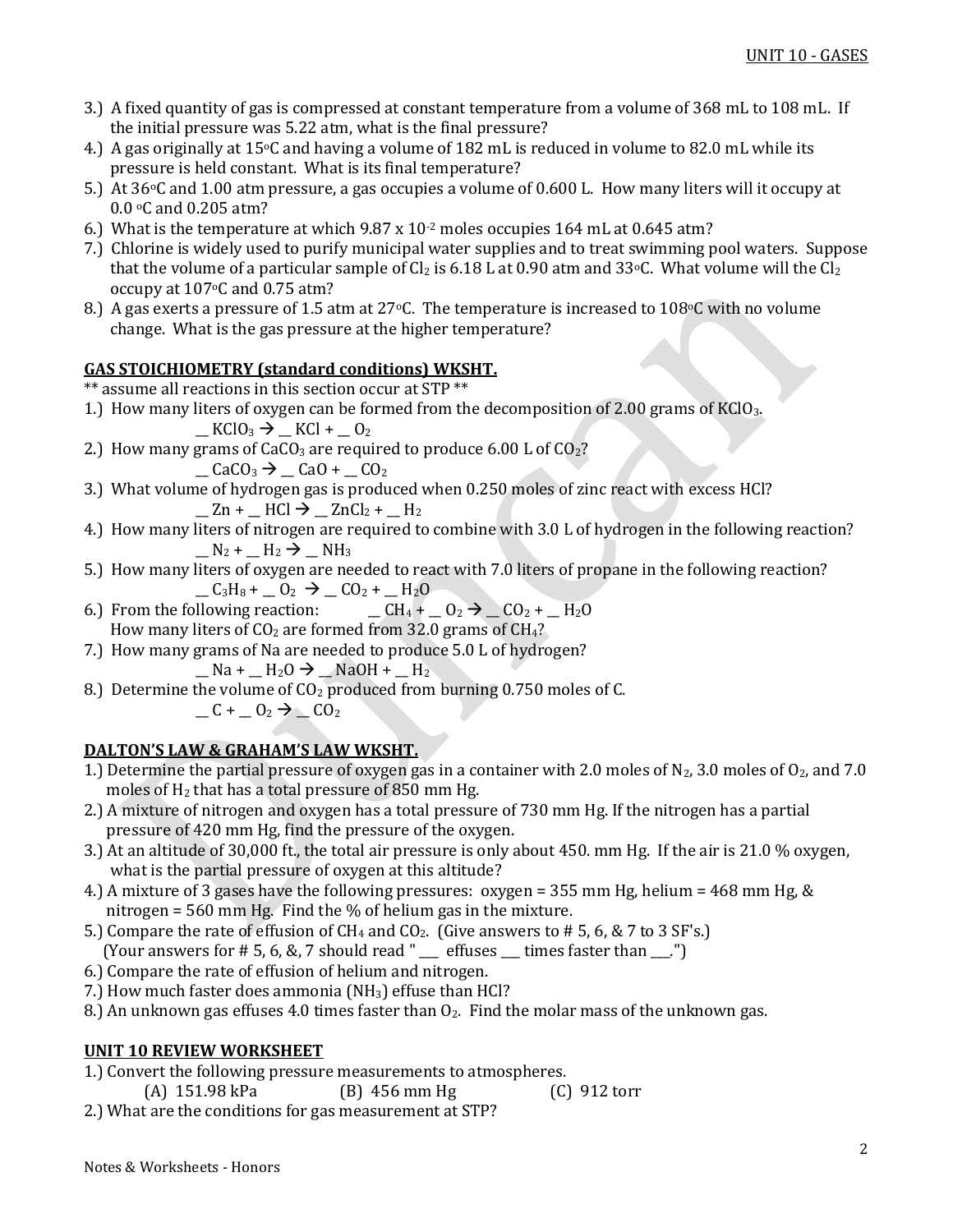- 3.) The volume of a sample of methane gas measures 350. mL at  $27.0\textdegree$ C and 810. mm Hg. What is the volume (in liters) at -3.0°C and 650. mm Hg pressure?
- 4.) How many grams of nitrogen gas are contained in a 32.6 liter container at 34.4 °C and 579 torr?
- 5.) A mixture of four gases in a container exerts a total pressure of 955 mm Hg. In this container, there are 4.50 moles of N<sub>2</sub>, 4.25 moles of CO<sub>2</sub>, 2.75 moles of H<sub>2</sub>, and 2.00 moles of O<sub>2</sub>. What is the partial pressure of  $H<sub>2</sub>$ ?
- 6.) Compare the rates of effusion of carbon dioxide gas and carbon monoxide gas.
- 7.) An unknown gas effuses 1.37 times faster than chlorine gas. What is the molar mass of the unknown gas?
- 8.) Given the following unbalanced reaction:

 $C_5H_{12}$  +  $C_2$   $\rightarrow$   $C_2$  +  $C_1H_2O$ 

- How many liters of oxygen are needed to produce 45.7 liters of  $CO<sub>2</sub>$ ?
- 9.) Given the unbalanced equation:

 $\underline{\hspace{1cm}}$  Mg +  $\underline{\hspace{1cm}}$  O<sub>2</sub>  $\rightarrow$   $\underline{\hspace{1cm}}$  MgO

How many liters of oxygen gas are required to produce 45.8 grams of magnesium oxide?

10.) An aerosol can contains gases under a pressure of 4.50 atm at 20.0 $\degree$ C. If the can is left on a hot, sandy beach, the pressure of the gases increases to 4.80 atm. What is the temperature on the beach (in  $\circ$ C)?

# **UNIT 10 SUMMARY & PRACTICE WORKSHEET**

- 1. Convert the following temperatures.
	- (A)  $104\degree$ C to K (B)  $-3\degree$ C to K (C) 67 K to  $\degree$ C (D) 1671 K to  $\degree$ C
- 2. Convert the following pressures.
	- (A) 635 torr to atm (B) 104.2 kPa to mm Hg (C) 1.45 atm to kPa
- 3. Nitrogen effuses 1.19 times faster than an unknown gas that is added to light bulbs. What is the molecular mass of this unknown gas?
- 4. (A) What is the molecular mass of a 0.2500 g sample of a gas at 99.8 $\degree$ C and 0.9131 atm in a 100.0 cm<sup>3</sup> container? (B) What is the gas in the container?
- 5. A small 2.00 L fire extinguisher has an internal pressure of 506.6 kPa at 25°C. What volume of methyl bromide, the fire extinguisher's main ingredient , is needed to fill an empty fire extinguisher at standard pressure if the temperature remains constant?
- 6. If 45.0 g of propane gas burns completely in the following reaction:

 $C_3H_{8(g)}$  + 5 O<sub>2(g)</sub> → 3 CO<sub>2(g)</sub> + 4 H<sub>2</sub>O<sub>(g)</sub>

then how many liters of carbon dioxide gas will be released if the system is at STP?

- 7. Air in a closed cylinder is heated from 25°C to 36°C. If the initial pressure is 3.80 atm, what is the final pressure?
- 8. At what temperature Celsius will 19.4 g of molecular oxygen, O<sub>2</sub>, exert a pressure of 1820 mm Hg in a 5.12 L cylinder?
- 9. To what temperature must 32.0 ft<sup>3</sup> of a gas at 2.0 °C be heated for it to occupy 1.00 x 10<sup>2</sup> ft<sup>3</sup> at the same pressure? ( $ft<sup>3</sup>$  is a unit of volume)
- 10. Determine the molar mass of a gas that has a density of 2.18  $g/L$  at 66 $\degree$ C and 720 mm Hg.
- 11. A 3.10 mL bubble of methane gas forms at the bottom of a bog where the temperature is 12 $\degree$ C and the pressure is 8.5 atm. The bubble rises to the surface where the temperature is  $35\degree$ C and the pressure is 1.18 atm. What is the new volume of the methane bubble?
- 12. A mixture of 2.00 moles of H<sub>2</sub>, 2.00 moles of NH<sub>3</sub>, 4.00 moles of CO<sub>2</sub> and 5.00 moles of N<sub>2</sub> exerts a total pressure of 800. torr. What is the partial pressure of the carbon dioxide gas?
- 13. For the reaction 2 H<sub>2(g)</sub> + O<sub>2(g)</sub>  $\rightarrow$  2 H<sub>2</sub>O<sub>(g)</sub>, how many liters of water can be made from 5.0 L of oxygen gas and an excess of hydrogen?

| Ideal Gas Eqn. 1 wksht. |                                                           |            |                               |
|-------------------------|-----------------------------------------------------------|------------|-------------------------------|
|                         | 1.) 5.1 atm; 2.) 2.4 x 10 <sup>-4</sup> moles; 3.) 580 K; | 4.) 1.7 L; | 5.) 0.92 atm; 6.) 0.668 moles |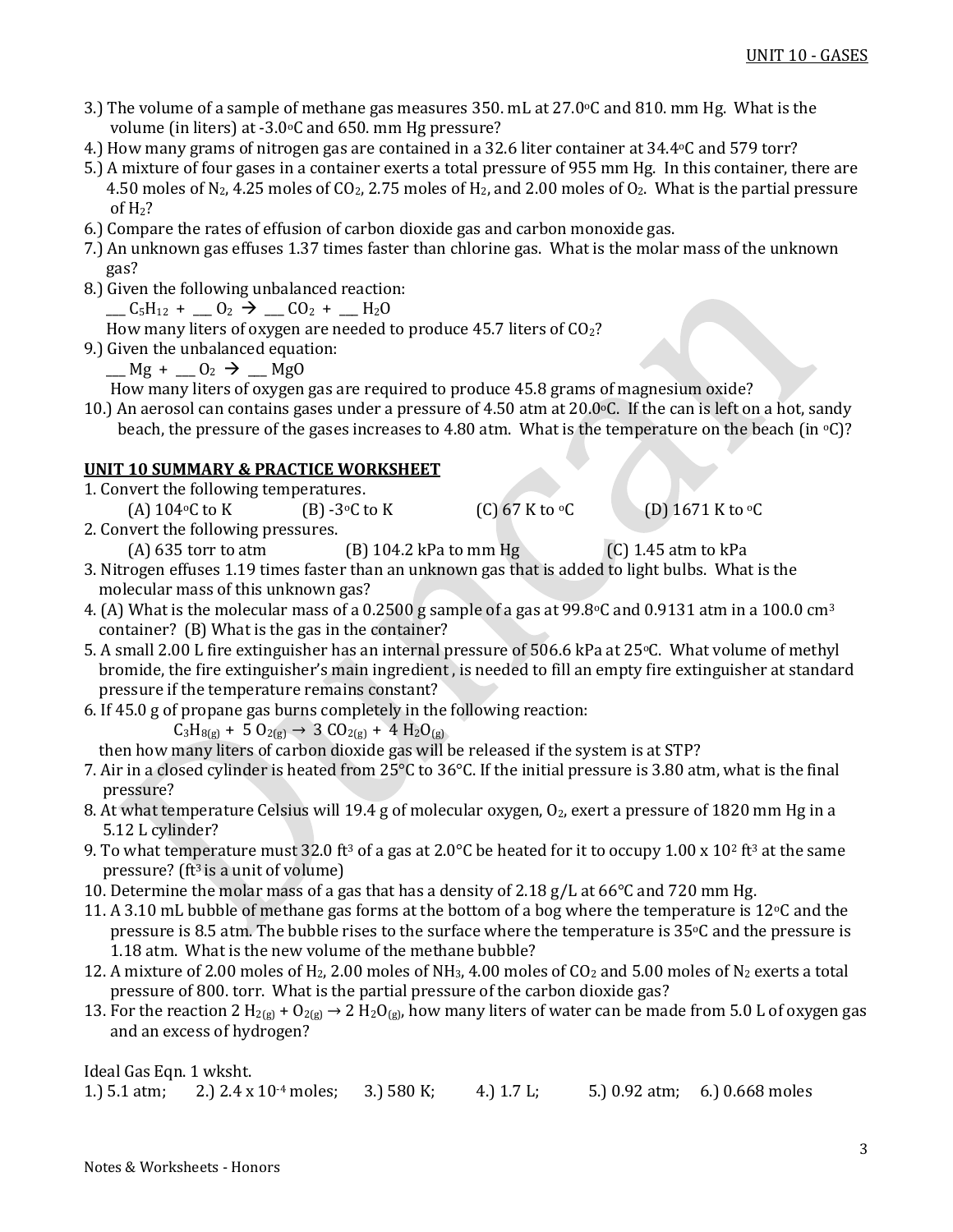# UNIT 10 - GASES

| Ideal Gas Eqn. 2 wksht.                          | 1.) 22.4 L; 2.) 0.94 moles;                                                                                                                                                          | 3.) 1.9 atm;                                                                         | 4.) 0.668 moles; 5.) 0.631 atm;           |                                                                                                                          | 6.) $78.9$ g;           |
|--------------------------------------------------|--------------------------------------------------------------------------------------------------------------------------------------------------------------------------------------|--------------------------------------------------------------------------------------|-------------------------------------------|--------------------------------------------------------------------------------------------------------------------------|-------------------------|
|                                                  | 7.) 720. K; 8.) 897 mm Hg;                                                                                                                                                           | 9.) $83 \text{ g}$ ;                                                                 | 10.) 632 kPa;                             | 11.) 12 moles;                                                                                                           | 12.) 480 g              |
|                                                  | Applications of the Ideal Gas Eqn. wksht.<br>1.) 22 atm; 2.) 0.572 g/L;<br>7.) 1090 K; 8.) 8.3 x 10 <sup>-4</sup> L                                                                  | $3.$ ) 71 g/mole;                                                                    | 4.) $227 \text{ }^{\circ}C$ ;             | 5.) 0.15 atm;                                                                                                            | 6.) $52.1$ g/mole;      |
| $2.6 L$ ; 6.) $13.1 K$<br>7.) 9.2 L; 8.) 1.9 atm | Gas Law Problems wksht.<br>1.) 3.6 atm; 2.) 3.59 L or 3.6 L;                                                                                                                         | 3.) 17.8 atm;                                                                        |                                           | 4.) 130 K or 130. K;                                                                                                     | 5.) 2.59 L or           |
| 1.) $0.551 L;$<br>7.) $10. g;$                   | Gas Stoichiometry wksht.<br>2.) $26.8$ g;<br>8.) 16.8 L                                                                                                                              | 3.) $5.60 L;$                                                                        | 4.) $1.0 L;$                              | 5.) 35 L;                                                                                                                | 6.) $44.8 L;$           |
|                                                  | Dalton's Law & Graham's Law wksht.<br>1.) $O_2 = 213$ mm Hg<br>5.) CH <sub>4</sub> effuses 1.66 times faster than $CO2$ .<br>7.) NH <sub>3</sub> effuses 1.46 times faster than HCl. | 2.) 310 mm Hg                                                                        | 3.) 94.5 mm $Hg$<br>8.) 2.0 g/mole        | 6.) He effuses 2.65 times faster than $N_2$ .                                                                            | 4.) He = $33.8\%$       |
| Unit 10 Review wksht.<br>4.) 27.6 g              | 7.) 37.8 g/mole                                                                                                                                                                      | 1.) (A) 1.5003 atm (B) 0.600 atm (C) 1.20 atm<br>5.) $H_2 = 195$ mm Hg<br>8.) 73.1 L | $9.$ ) 12.8 L                             | 2.) $0 \circ C$ (or 273 K) & 1 atm 3.) 0.393 L<br>6.) CO effuses 1.25 times faster than $CO2$ .<br>10.) $40.0 \degree C$ |                         |
| 1. (A) $377 K$<br>9. $859K$                      | UNIT 10 SUMMARY & PRACTICE wksht.<br>(B) 270 K<br>4. (A) $83.8$ g/mole (B) Kr<br>10. $64.1$ g/mole                                                                                   | 2. (A) 0.836 atm (B) 781.8 mm Hg (C) 147,000 Pa<br>5. 10.0 L                         | $(C) - 206$ °C<br>6. $68.5 L$<br>11.24 mL | (D) 1398°C<br>3. 39.7 g/mole<br>7. 3.94 atm<br>12. 246 torr                                                              | $8. -27$ °C<br>13. 10.L |
|                                                  |                                                                                                                                                                                      |                                                                                      |                                           |                                                                                                                          |                         |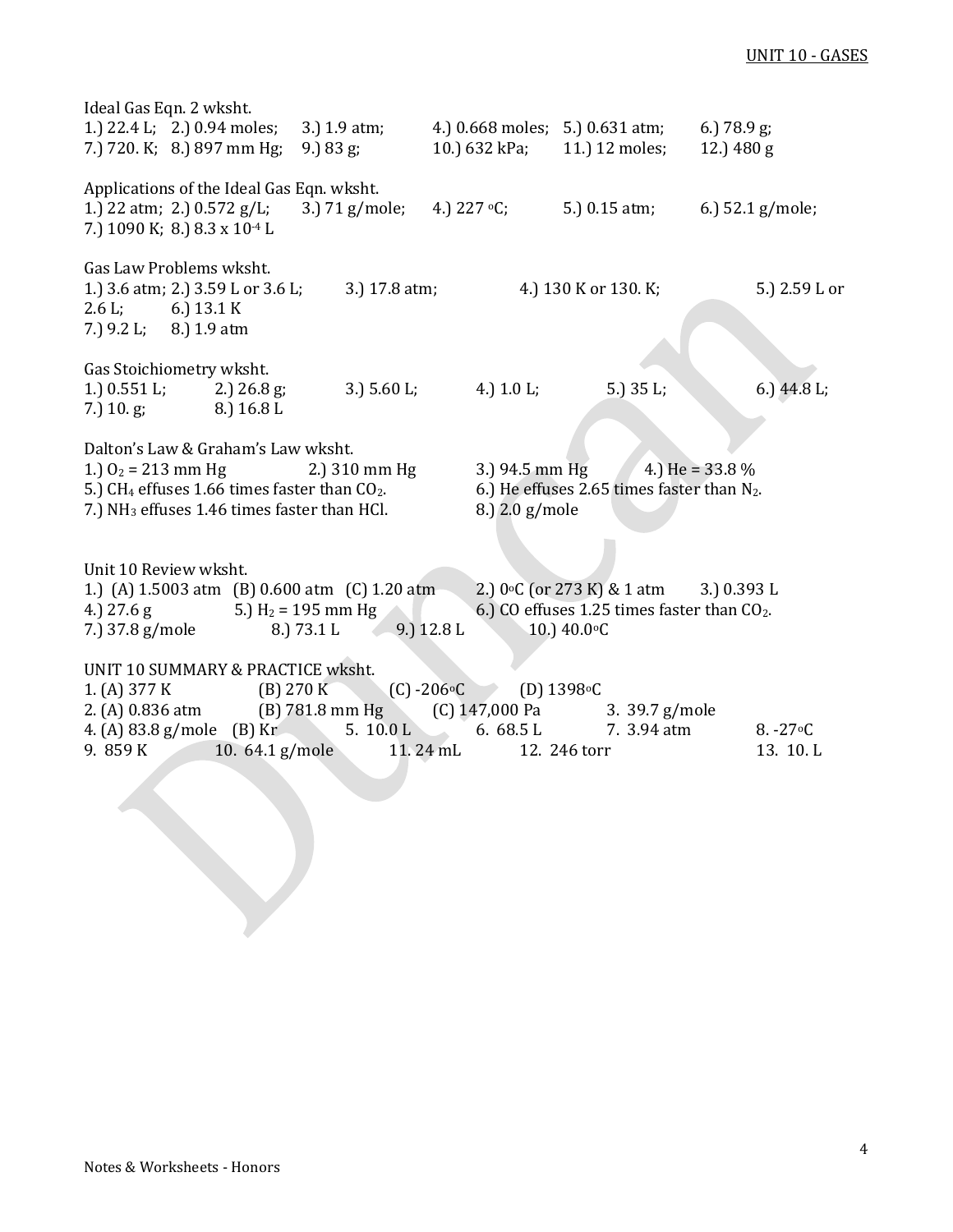### **DETERMINING MOLAR MASS USING THE IDEAL GAS EQUATION LAB**

### DISCUSSION & OBJECTIVE

Gases are one of the major products and/or reactants in many chemical reactions. Of all the states of matter, gases are the most affected by changes in temperature and pressure. The method of collecting the gas also affects the pressure of the gas. The relationship between the density of a gas and the pressure and temperature at which it is collected can be used to determine the molecular weight of the gas.

This lab activity will use the Ideal Gas Equation to experimentally determine the molar mass of a common gas - butane. Since real gases do not behave ideally at room temperature, the results will be expected to vary from the calculated molar mass. The idea of a dry gas versus one collected over water will also be involved.

### MATERIALS

- butane lighter, large container, large graduated cylinder, thermometer, balance SAFETY PRECAUTIONS

basic safety precautions apply; Do not try to ignite the gas after collecting it! PROCEDURE

- 1. Immerse the lighter completely in water. Then use a paper towel to dry the lighter as best as possible. Then weigh the butane lighter to the nearest hundredth of a gram. Record this value in the data table.
- 2. Fill the container about two-thirds to three-fourths full with water.
- 3. Place the graduated cylinder in the container and fill it with water also. Invert the cylinder and keep the opening of the cylinder under the surface of the water to prevent any water from leaving the cylinder. (You should not have any air bubbles at the top of the graduated cylinder.)
- 4. Check the lighter to be certain it is open as much as possible to allow gas to escape rapidly.
- 5. Place the top of the lighter up into the opening of the cylinder and depress the striker to allow the gas to bubble up into the cylinder. (Butane is not very flammable under water!)
- 6. Allow the gas to escape until about 250 mL of gas are collected. Quickly read the volume of the gas because butane is more soluble in water than most hydrocarbons. Record this volume.
- 7. Dry the lighter completely and weigh it again. Record this value.
- 8. Read the temperature of the water to the nearest tenth of a degree. Record this temperature.
- 9. Your instructor will provide you with the barometric pressure reading.
- DATA TABLE

| Mass of the lighter before collecting gas           |           |
|-----------------------------------------------------|-----------|
| Mass of the lighter after collecting gas            |           |
| Mass of gas collected                               |           |
| Volume of gas collected                             | mL        |
| Volume measurement in Liters                        |           |
| Temperature of the water (and gas)                  | $\circ$ C |
| Temperature measurement in Kelvins                  |           |
| Barometric pressure                                 | inches Hg |
| Barometric pressure conversion $(1$ inch = 25.4 mm) | mm Hg     |
| Vapor pressure of water at certain temperature *    | mm Hg     |
| Pressure of the "dry" gas                           | mm Hg     |
| Dry gas pressure measurement in atm                 | atm       |
|                                                     |           |

\* See table of water vapor pressures on next page. CALCULATIONS The ideal gas equation is  $P V = n R T$ where P = pressure,  $V =$  volume,  $n =$  moles,  $R =$  ideal gas constant, and  $T =$  temperature.